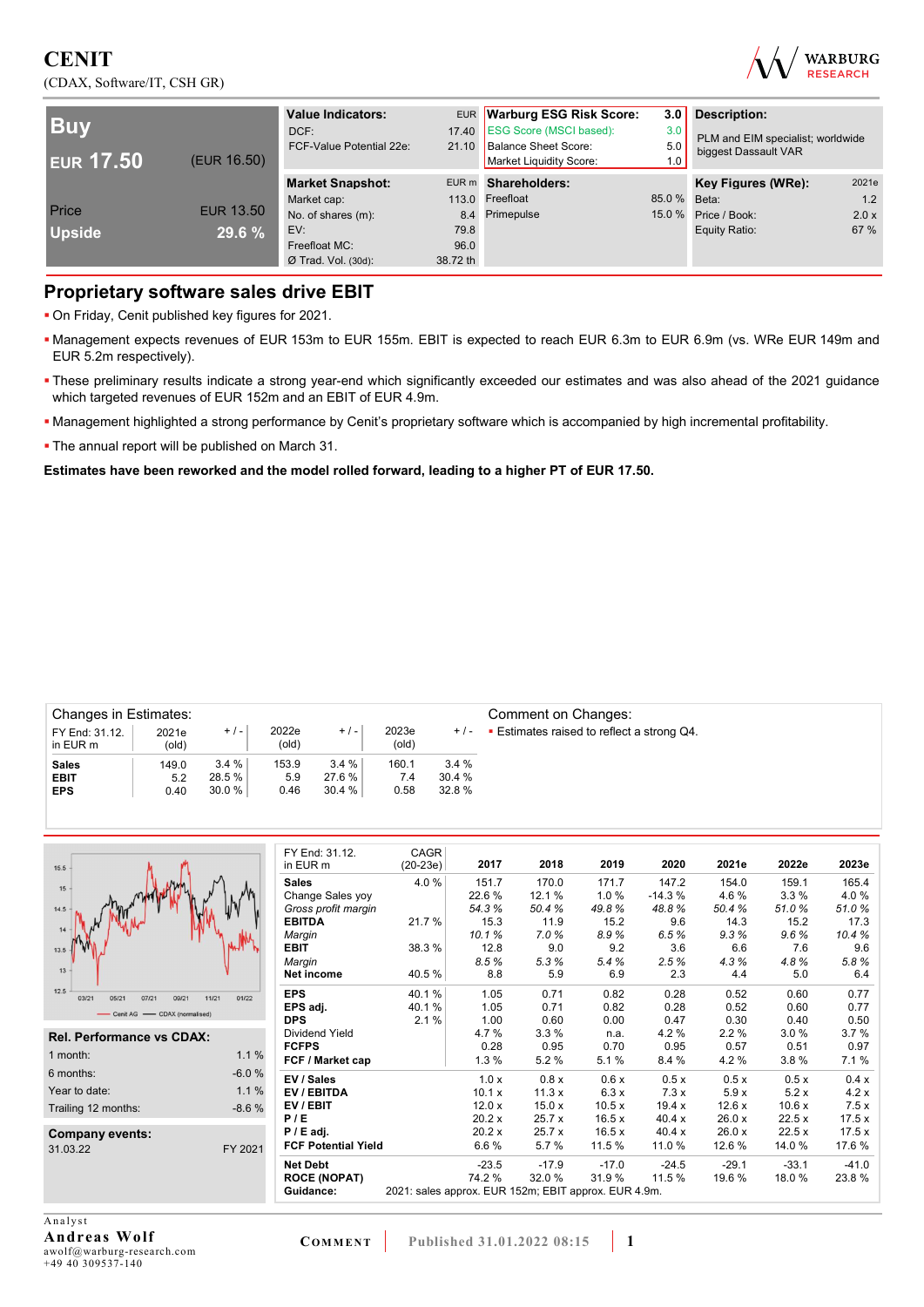





## **Company Background**

- Cenit is an independent software reseller providing complementary IT services and proprietary software.
- The business activities are divided into two segments: Product Lifecycle Management (PLM) and Enterprise Information Management (EIM).
- In the PLM segment, Cenit provides its customers with the full range of consulting, software and IT service offerings which are a necessity for operating an integrated PLM infrastructure.
- In the Enterprise Information Management (EIM) segment, Cenit addresses customer needs in trade and commerce, banks, insurance companies as well as utilities. IBM is an important software partner.
- PLM and EIM comprise submarkets such as Computer-aided Design (CAD), collaborative Product Definition Management (cPDM), Digital Manufacturing (DM), Enterprise Content Management (ECM) and Business Intelligence (BI).

## **Competitive Quality**

- Cenit is Dassault's worldwide biggest value-added reseller
- Dassault's dominant market position in the PLM software market is reflected in its market share north of 30% laying the foundation for Cenit's competitive quality.
- Proprietary add-on software refines off-the-shelf products and provides bridges to industry standard software such as SAP.
- Cenit is IBM's top-3 European partner for Cognos and FileNet

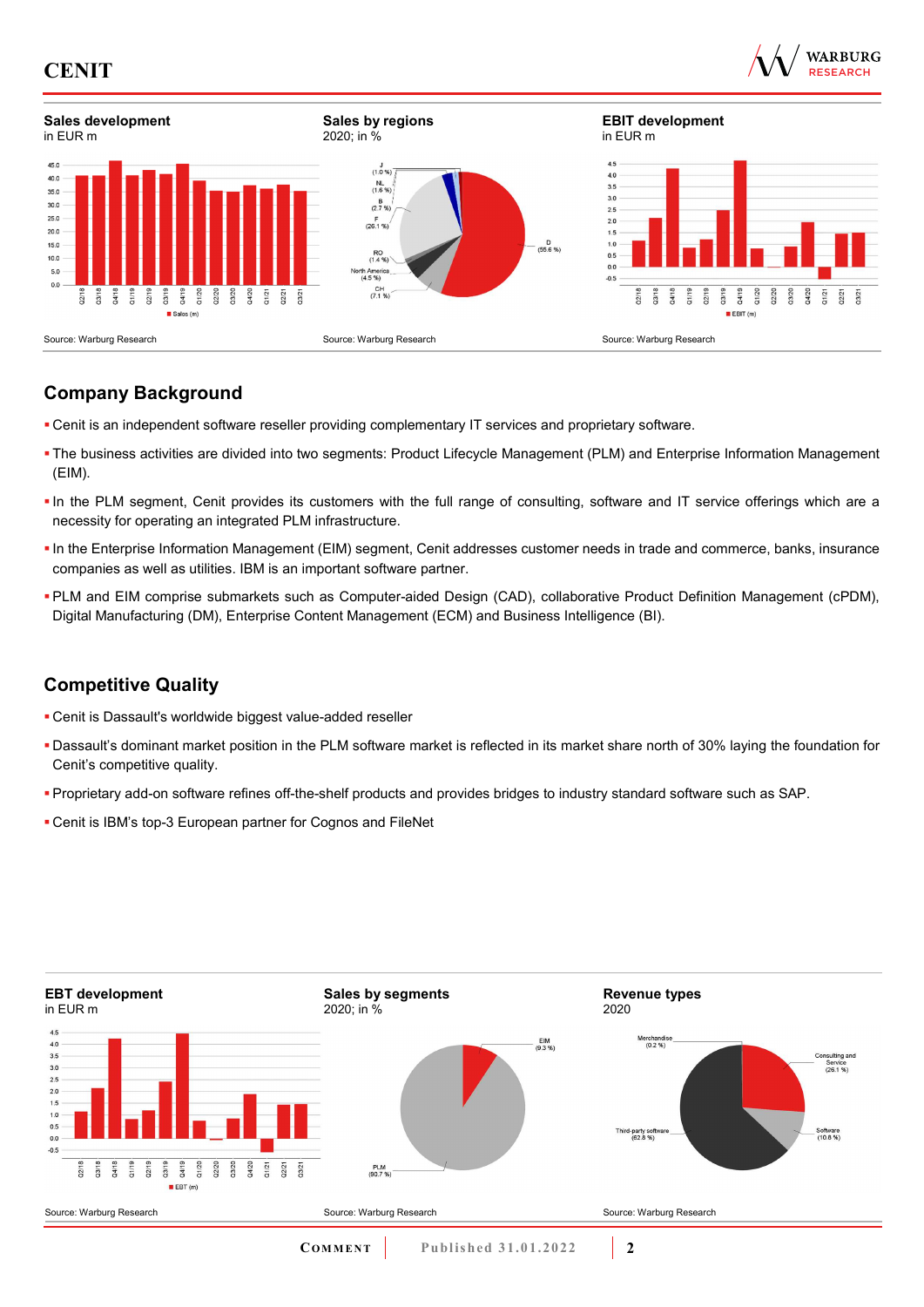

## DCF model

|                                |        | Detailed forecast period |                           |        |       |       |                | <b>Transitional period</b>   |       |       |           |       |       | Term. Value |
|--------------------------------|--------|--------------------------|---------------------------|--------|-------|-------|----------------|------------------------------|-------|-------|-----------|-------|-------|-------------|
| Figures in EUR m               | 2021e  | 2022e                    | 2023e                     | 2024e  | 2025e | 2026e | 2027e          | 2028e                        | 2029e | 2030e | 2031e     | 2032e | 2033e |             |
| Sales                          | 154.0  | 159.1                    | 165.4                     | 170.4  | 174.3 | 178.3 | 182.4          | 186.6                        | 190.9 | 195.3 | 199.8     | 204.4 | 208.5 |             |
| Sales change                   | 4.6%   | 3.3%                     | 4.0%                      | 3.0%   | 2.3%  | 2.3%  | 2.3%           | 2.3%                         | 2.3%  | 2.3%  | 2.3%      | 2.3%  | 2.0%  | 2.0%        |
| <b>EBIT</b>                    | 6.6    | 7.6                      | 9.6                       | 10.2   | 10.5  | 10.7  | 10.9           | 11.2                         | 11.5  | 11.7  | 12.0      | 12.3  | 12.5  |             |
| EBIT-margin                    | 4.3%   | 4.8%                     | 5.8%                      | 6.0%   | 6.0%  | 6.0%  | 6.0%           | 6.0%                         | 6.0%  | 6.0%  | 6.0%      | 6.0%  | 6.0%  |             |
| Tax rate (EBT)                 | 30.0%  | 30.0%                    | 30.0%                     | 31.0%  | 31.0% | 31.0% | 31.0%          | 31.0%                        | 31.0% | 31.0% | 31.0%     | 31.0% | 31.0% |             |
| <b>NOPAT</b>                   | 4.7    | 5.3                      | 6.7                       | 7.1    | 7.2   | 7.4   | 7.6            | 7.7                          | 7.9   | 8.1   | 8.3       | 8.5   | 8.6   |             |
| Depreciation                   | 7.7    | 7.7                      | 7.7                       | 5.1    | 5.2   | 5.4   | 5.5            | 5.6                          | 5.7   | 5.9   | 6.0       | 6.1   | 6.3   |             |
| in % of Sales                  | 5.0%   | 4.8%                     | 4.6%                      | 3.0%   | 3.0%  | 3.0%  | 3.0%           | 3.0%                         | 3.0%  | 3.0%  | 3.0%      | 3.0%  | 3.0%  |             |
| Changes in provisions          | 0.0    | 0.0                      | 0.0                       | 0.0    | 0.0   | 0.0   | 0.0            | 0.0                          | 0.0   | 0.0   | 0.0       | 0.0   | 0.0   |             |
| Change in Liquidity from       |        |                          |                           |        |       |       |                |                              |       |       |           |       |       |             |
| - Working Capital              | 1.9    | 3.1                      | 0.7                       | $-3.7$ | 0.3   | 0.4   | 0.4            | 0.4                          | 0.4   | 0.4   | 0.4       | 0.4   | 0.4   |             |
| - Capex                        | 2.0    | 2.0                      | 2.0                       | 5.1    | 5.2   | 5.4   | 5.5            | 5.6                          | 5.7   | 5.9   | 6.0       | 6.1   | 6.3   |             |
| Capex in % of Sales            | 1.3%   | 1.3%                     | 1.2%                      | 3.0%   | 3.0%  | 3.0%  | 3.0%           | 3.0%                         | 3.0%  | 3.0%  | 3.0%      | 3.0%  | 3.0%  |             |
| - Other                        | 3.4    | 3.4                      | 3.4                       | 0.0    | 0.0   | 0.0   | 0.0            | 0.0                          | 0.0   | 0.0   | 0.0       | 0.0   | 0.0   |             |
| Free Cash Flow (WACC<br>Model) | 5.0    | 4.5                      | 8.3                       | 10.7   | 6.9   | 7.1   | 7.2            | 7.4                          | 7.6   | 7.7   | 7.9       | 8.1   | 8.3   | 8           |
| PV of FCF                      | 5.0    | 4.1                      | 7.1                       | 8.6    | 5.1   | 4.8   | 4.6            | 4.4                          | 4.1   | 3.9   | 3.7       | 3.5   | 3.4   | 59          |
| share of PVs                   |        | 13.40 %                  |                           |        |       |       |                | 38.02 %                      |       |       |           |       |       | 48.58 %     |
| <b>Model parameter</b>         |        |                          |                           |        |       |       |                | Valuation (m)                |       |       |           |       |       |             |
| Derivation of WACC:            |        |                          | Derivation of Beta:       |        |       |       |                | Present values 2033e         |       |       | 62        |       |       |             |
|                                |        |                          |                           |        |       |       |                | <b>Terminal Value</b>        |       |       | 59        |       |       |             |
| Debt ratio                     | 2.00 % |                          | <b>Financial Strength</b> |        |       | 1.20  |                | <b>Financial liabilities</b> |       |       | $\pmb{0}$ |       |       |             |
| Cost of debt (after tax)       | 2.1%   |                          | Liquidity (share)         |        |       | 1.20  |                | <b>Pension liabilities</b>   |       |       | 2         |       |       |             |
| Market return                  | 7.00 % |                          | Cyclicality               |        |       | 1.20  | Hybrid capital |                              |       |       | 0         |       |       |             |
| Risk free rate                 | 1.50 % |                          | Transparency              |        |       | 1.10  |                | Minority interest            |       |       |           |       |       |             |
|                                |        |                          | Others                    |        |       | 1.15  |                | Market val. of investments   |       |       | 0         |       |       |             |

### **Sensitivity Value per Share (EUR)**

|                    | <b>Terminal Growth</b> |       |        |                      |       |        |        |               |                  | Delta EBIT-margin |         |       |                                                   |       |       |       |
|--------------------|------------------------|-------|--------|----------------------|-------|--------|--------|---------------|------------------|-------------------|---------|-------|---------------------------------------------------|-------|-------|-------|
| <b>Beta WACC</b>   | 1.25%                  | 1.50% | 1.75 % | <b>2.00 %</b> 2.25 % |       | 2.50 % | 2.75 % |               | <b>Beta WACC</b> | -1.5 pp           | -1.0 pp |       | $-0.5$ pp $+0.0$ pp $+0.5$ pp $+1.0$ pp $+1.5$ pp |       |       |       |
| $1.36$ 8.8 %       | 14.81                  | 14.98 | 15.16  | 15.35                | 15.55 | 15.77  | 16.01  |               | $1.36$ 8.8 %     | 12.14             | 13.21   | 14.28 | 15.35                                             | 16.42 | 17.49 | 18.56 |
| $1.26$ 8.3 %       | 15.62                  | 15.83 | 16.04  | 16.28                | 16.53 | 16.80  | 17.10  |               | 1.26 $8.3\%$     | 12.83             | 13.98   | 15.13 | 16.28                                             | 17.43 | 18.58 | 19.73 |
| $1.22 \quad 8.1\%$ | 16.08                  | 16.30 | 16.54  | 16.80                | 17.08 | 17.39  | 17.73  |               | 1.22 $8.1\%$     | 13.21             | 14.41   | 15.60 | 16.80                                             | 17.99 | 19.19 | 20.38 |
| $1.17$ $7.8\%$     | 16.56                  | 16.81 | 17.08  | 17.37                | 17.68 | 18.03  | 18.41  |               | 1.17 $7.8\%$     | 13.63             | 14.88   | 16.12 | 17.37                                             | 18.61 | 19.85 | 21.10 |
| 1.12 $7.6\%$       | 17.08                  | 17.36 | 17.66  | 17.98                | 18.34 | 18.73  | 19.16  |               | 1.12 $7.6\%$     | 14.09             | 15.39   | 16.69 | 17.98                                             | 19.28 | 20.58 | 21.88 |
| $1.08$ 7.3 %       | 17.65                  | 17.96 | 18.29  | 18.66                | 19.06 | 19.51  | 20.00  |               | $1.08$ 7.3 %     | 14.59             | 15.95   | 17.30 | 18.66                                             | 20.02 | 21.37 | 22.73 |
| $0.98\quad 6.8\%$  | 18.94                  | 19.33 | 19.75  | 20.22                | 20.74 | 21.32  | 21.98  | $0.98\ 6.8\%$ |                  | 15.75             | 17.24   | 18.73 | 20.22                                             | 21.71 | 23.20 | 24.69 |

**WACC 7.82 % Beta** 1.17 **Equity Value 145 Value per share (EUR)** 17.37

Liquidity 26 No. of shares (m) 8.4

We expect Cenit to return to its historical margin levels.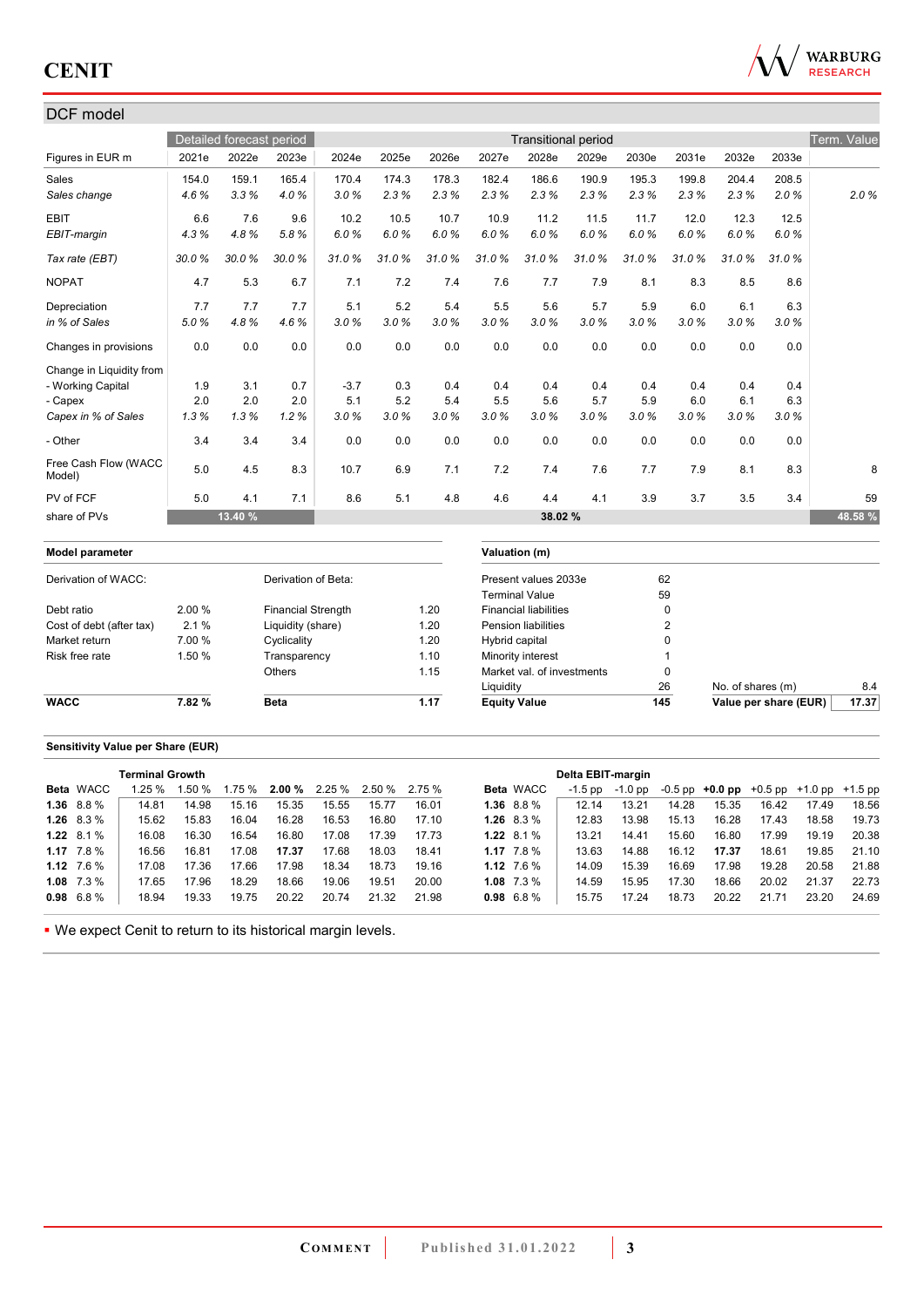

## **Free Cash Flow Value Potential**

Warburg Research's valuation tool "FCF Value Potential" reflects the ability of the company to generate sustainable free cash flows. It is based on the "FCF potential" - a FCF "ex growth" figure - which assumes unchanged working capital and pure maintenance capex. A value indication is derived via the perpetuity of a given year's "FCF potential" with consideration of the weighted costs of capital. The fluctuating value indications over time add a timing element to the DCF model (our preferred valuation tool).

| in EUR m                                      | 2017    | 2018    | 2019    | 2020    | 2021e   | 2022e   | 2023e   |
|-----------------------------------------------|---------|---------|---------|---------|---------|---------|---------|
| Net Income before minorities                  | 9.0     | 6.1     | 7.0     | 2.3     | 4.5     | 5.2     | 6.6     |
| + Depreciation + Amortisation                 | 2.4     | 2.9     | 6.0     | 6.0     | 7.7     | 7.7     | 7.7     |
| - Net Interest Income                         | $-0.2$  | $-0.1$  | $-0.3$  | $-0.2$  | $-0.2$  | $-0.2$  | $-0.2$  |
| - Maintenance Capex                           | 1.4     | 1.5     | 2.3     | 0.7     | 1.8     | 1.8     | 1.8     |
| + Other                                       | 0.0     | 0.0     | 0.0     | 0.0     | 0.0     | 0.0     | 0.0     |
| = Free Cash Flow Potential                    | 10.2    | 7.7     | 11.0    | 7.7     | 10.6    | 11.2    | 12.6    |
| FCF Potential Yield (on market EV)            | 6.6%    | 5.7%    | 11.5 %  | 11.0%   | 12.6%   | 14.0%   | 17.6%   |
| <b>WACC</b>                                   | 7.82 %  | 7.82 %  | 7.82 %  | 7.82 %  | 7.82 %  | 7.82 %  | 7.82 %  |
| = Enterprise Value (EV)                       | 154.0   | 135.1   | 96.3    | 70.3    | 83.9    | 79.8    | 72.0    |
| = Fair Enterprise Value                       | 130.3   | 97.9    | 141.3   | 98.9    | 135.2   | 143.4   | 161.7   |
| - Net Debt (Cash)                             | $-26.1$ | $-26.1$ | $-26.1$ | $-26.1$ | $-30.6$ | $-34.7$ | $-42.6$ |
| - Pension Liabilities                         | 1.6     | 1.6     | 1.6     | 1.6     | 1.6     | 1.6     | 1.6     |
| - Other                                       | 0.0     | 0.0     | 0.0     | 0.0     | 0.0     | 0.0     | 0.0     |
| - Market value of minorities                  | 0.0     | 0.0     | 0.0     | 0.0     | 0.0     | 0.0     | 0.0     |
| + Market value of investments                 | 0.0     | 0.0     | 0.0     | 0.0     | 0.0     | 0.0     | 0.0     |
| = Fair Market Capitalisation                  | 154.7   | 122.4   | 165.7   | 123.4   | 164.3   | 176.5   | 202.7   |
| Number of shares, average                     | 8.4     | 8.4     | 8.4     | 8.4     | 8.4     | 8.4     | 8.4     |
| = Fair value per share (EUR)                  | 18.49   | 14.63   | 19.81   | 14.75   | 19.63   | 21.09   | 24.23   |
| premium $(-)$ / discount $(+)$ in %           |         |         |         |         | 45.4 %  | 56.3%   | 79.5%   |
| <b>Sensitivity Fair value per Share (EUR)</b> |         |         |         |         |         |         |         |
| 10.82 %                                       | 14.18   | 11.38   | 15.13   | 11.47   | 15.15   | 16.34   | 18.87   |
| 9.82%                                         | 15.32   | 12.24   | 16.37   | 12.34   | 16.34   | 17.60   | 20.29   |
| 8.82%                                         | 16.73   | 13.30   | 17.89   | 13.41   | 17.80   | 19.15   | 22.04   |
| 7.82%<br><b>WACC</b>                          | 18.49   | 14.63   | 19.81   | 14.75   | 19.63   | 21.09   | 24.23   |
| 6.82%                                         | 20.78   | 16.34   | 22.28   | 16.48   | 22.00   | 23.61   | 27.06   |
| 5.82 %                                        | 23.84   | 18.65   | 25.61   | 18.82   | 25.18   | 26.98   | 30.87   |
| 4.82 %                                        | 28.19   | 21.91   | 30.32   | 22.11   | 29.69   | 31.76   | 36.26   |

**Business model with low capex requirements and high FCF...** 

**...** provides scope for acquisitions and a shareholder-friendly dividend policy.

FCF-Value-CAGR 2017-2023e: 5%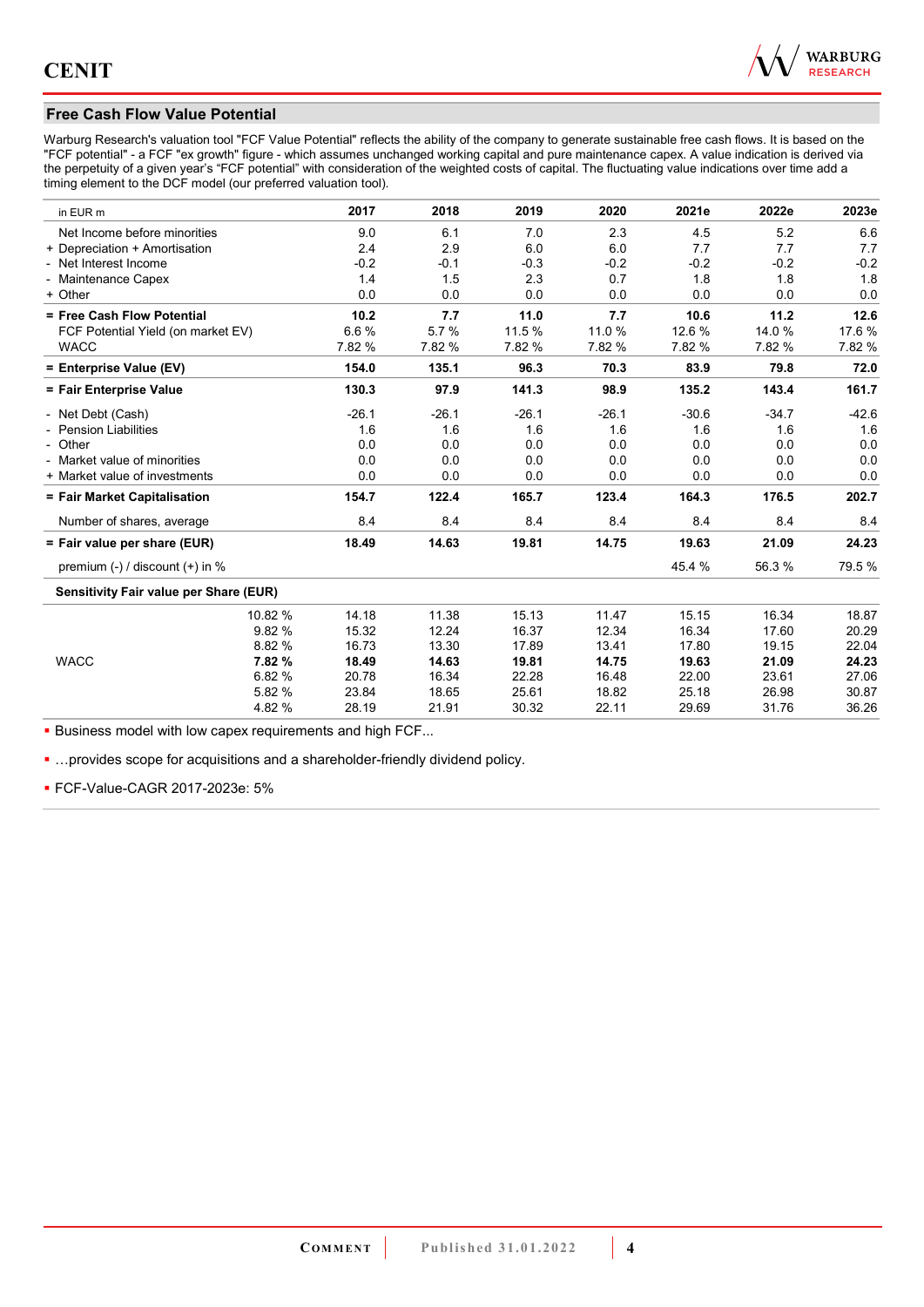

| Valuation                           |        |         |        |               |         |        |        |
|-------------------------------------|--------|---------|--------|---------------|---------|--------|--------|
|                                     | 2017   | 2018    | 2019   | 2020          | 2021e   | 2022e  | 2023e  |
| Price / Book                        | 4.5x   | 4.0x    | 2.8x   | 2.3x          | 2.0 x   | 1.8x   | 1.7x   |
| Book value per share ex intangibles | 2.96   | 2.90    | 3.30   | 3.70          | 5.53    | 5.99   | 6.63   |
| EV / Sales                          | 1.0x   | 0.8x    | 0.6x   | 0.5x          | 0.5x    | 0.5x   | 0.4x   |
| EV / EBITDA                         | 10.1 x | 11.3x   | 6.3x   | 7.3x          | 5.9x    | 5.2x   | 4.2x   |
| EV / EBIT                           | 12.0x  | 15.0x   | 10.5 x | 19.4 x        | 12.6x   | 10.6x  | 7.5x   |
| EV / EBIT adj.*                     | 12.0x  | 15.0x   | 10.5 x | 19.4 x        | 12.6x   | 10.6x  | 7.5x   |
| P / FCF                             | 75.1 x | 19.1 x  | 19.5x  | 11.9x         | 23.6 x  | 26.6x  | 14.0x  |
| P/E                                 | 20.2 x | 25.7 x  | 16.5x  | 40.4 $\times$ | 26.0 x  | 22.5x  | 17.5x  |
| $P / E$ adj.*                       | 20.2 x | 25.7x   | 16.5x  | 40.4 x        | 26.0x   | 22.5x  | 17.5x  |
| Dividend Yield                      | 4.7 %  | $3.3\%$ | n.a.   | 4.2 %         | $2.2\%$ | 3.0%   | 3.7%   |
| FCF Potential Yield (on market EV)  | 6.6%   | 5.7%    | 11.5 % | 11.0 %        | 12.6 %  | 14.0 % | 17.6 % |
| *Adjustments made for: -            |        |         |        |               |         |        |        |

## **Company Specific Items**

|                        | 2017  | 2018   | 2019   | 2020  | 2021e | 2022e  | 2023e  |
|------------------------|-------|--------|--------|-------|-------|--------|--------|
| Consulting and Service | 51.62 | 49.78  | 49.49  | 38.49 | 39.00 | 53.00  | 53.00  |
| Software               | 17.56 | 15.45  | 16.54  | 15.93 | 16.50 | 18.00  | 18.00  |
| Third-party software   | 82.36 | 104.30 | 105.63 | 92.51 | 94.00 | 112.00 | 112.00 |
| Merchandise            | 0.16  | 0.47   | 0.24   | 0.31  | 0.70  | 0.70   | 0.70   |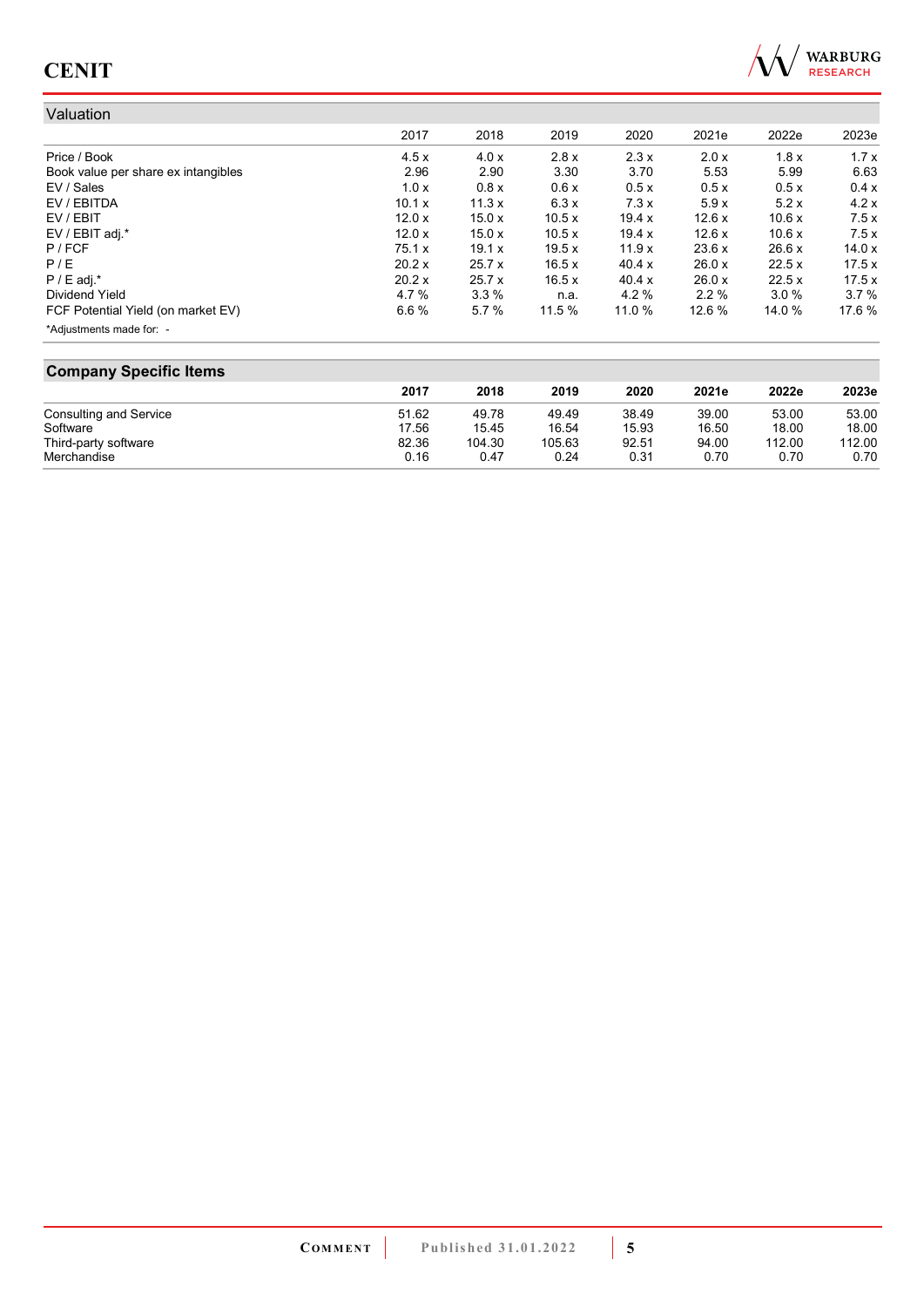

## **Consolidated profit & loss**

| In EUR <sub>m</sub>                              | 2017   | 2018   | 2019  | 2020     | 2021e | 2022e | 2023e |
|--------------------------------------------------|--------|--------|-------|----------|-------|-------|-------|
| <b>Sales</b>                                     | 151.7  | 170.0  | 171.7 | 147.2    | 154.0 | 159.1 | 165.4 |
| Change Sales yoy                                 | 22.6 % | 12.1 % | 1.0%  | $-14.3%$ | 4.6%  | 3.3%  | 4.0%  |
| Increase / decrease in inventory                 | 0.0    | 0.0    | 0.0   | 0.0      | 0.0   | 0.0   | 0.0   |
| Own work capitalised                             | 0.0    | 0.0    | 0.0   | 0.0      | 0.0   | 0.0   | 0.0   |
| <b>Total Sales</b>                               | 151.7  | 170.0  | 171.7 | 147.2    | 154.0 | 159.1 | 165.4 |
| Material expenses                                | 69.3   | 84.2   | 86.3  | 75.4     | 76.4  | 78.0  | 81.1  |
| <b>Gross profit</b>                              | 82.4   | 85.8   | 85.5  | 71.9     | 77.6  | 81.1  | 84.4  |
| Gross profit margin                              | 54.3%  | 50.4%  | 49.8% | 48.8%    | 50.4% | 51.0% | 51.0% |
| Personnel expenses                               | 53.1   | 58.6   | 60.3  | 54.8     | 56.5  | 59.0  | 60.0  |
| Other operating income                           | 1.5    | 1.9    | 1.3   | 1.2      | 2.5   | 2.6   | 2.7   |
| Other operating expenses                         | 15.5   | 17.1   | 11.3  | 8.6      | 9.3   | 9.5   | 9.8   |
| Unfrequent items                                 | 0.0    | 0.0    | 0.0   | 0.0      | 0.0   | 0.0   | 0.0   |
| <b>EBITDA</b>                                    | 15.3   | 11.9   | 15.2  | 9.6      | 14.3  | 15.2  | 17.3  |
| Margin                                           | 10.1%  | 7.0%   | 8.9%  | 6.5%     | 9.3%  | 9.6%  | 10.4% |
| Depreciation of fixed assets                     | 0.9    | 1.1    | 4.4   | 6.0      | 6.0   | 6.0   | 6.0   |
| <b>EBITA</b>                                     | 14.3   | 10.9   | 10.9  | 3.6      | 8.3   | 9.2   | 11.3  |
| Amortisation of intangible assets                | 1.5    | 1.9    | 1.7   | 0.0      | 1.7   | 1.7   | 1.7   |
| Goodwill amortisation                            | 0.0    | 0.0    | 0.0   | 0.0      | 0.0   | 0.0   | 0.0   |
| <b>EBIT</b>                                      | 12.8   | 9.0    | 9.2   | 3.6      | 6.6   | 7.6   | 9.6   |
| Margin                                           | 8.5%   | 5.3%   | 5.4%  | 2.5%     | 4.3%  | 4.8%  | 5.8%  |
| EBIT adj.                                        | 12.8   | 9.0    | 9.2   | 3.6      | 6.6   | 7.6   | 9.6   |
| Interest income                                  | 0.0    | 0.0    | 0.0   | 0.0      | 0.0   | 0.0   | 0.0   |
| Interest expenses                                | 0.2    | 0.1    | 0.3   | 0.2      | 0.2   | 0.2   | 0.2   |
| Other financial income (loss)                    | 0.0    | 0.0    | 0.0   | 0.0      | 0.0   | 0.0   | 0.0   |
| <b>EBT</b>                                       | 12.7   | 9.0    | 8.9   | 3.4      | 6.5   | 7.4   | 9.5   |
| Margin                                           | 8.4%   | 5.3%   | 5.2%  | 2.3%     | 4.2%  | 4.7%  | 5.7%  |
| <b>Total taxes</b>                               | 3.7    | 2.8    | 1.9   | 1.1      | 1.9   | 2.2   | 2.8   |
| Net income from continuing operations            | 9.0    | 6.1    | 7.0   | 2.3      | 4.5   | 5.2   | 6.6   |
| Income from discontinued operations (net of tax) | 0.0    | 0.0    | 0.0   | 0.0      | 0.0   | 0.0   | 0.0   |
| Net income before minorities                     | 9.0    | 6.1    | 7.0   | 2.3      | 4.5   | 5.2   | 6.6   |
| Minority interest                                | 0.2    | 0.2    | 0.1   | 0.0      | 0.2   | 0.2   | 0.2   |
| <b>Net income</b>                                | 8.8    | 5.9    | 6.9   | 2.3      | 4.4   | 5.0   | 6.4   |
| Margin                                           | 5.8%   | 3.5%   | 4.0%  | 1.6%     | 2.8%  | 3.1%  | 3.9%  |
| Number of shares, average                        | 8.4    | 8.4    | 8.4   | 8.4      | 8.4   | 8.4   | 8.4   |
| <b>EPS</b>                                       | 1.05   | 0.71   | 0.82  | 0.28     | 0.52  | 0.60  | 0.77  |
| EPS adj.                                         | 1.05   | 0.71   | 0.82  | 0.28     | 0.52  | 0.60  | 0.77  |
| *Adjustments made for:                           |        |        |       |          |       |       |       |

**Guidance: 2021: sales approx. EUR 152m; EBIT approx. EUR 4.9m.**

## **Financial Ratios**

|                               | 2017   | 2018    | 2019    | 2020    | 2021e  | 2022e  | 2023e   |
|-------------------------------|--------|---------|---------|---------|--------|--------|---------|
| Total Operating Costs / Sales | 89.9%  | 93.0 %  | 91.1%   | 93.5%   | 90.7 % | 90.4%  | 89.6%   |
| <b>Operating Leverage</b>     | 0.4 x  | $-2.5x$ | 1.8x    | 4.2x    | 18.1 x | 4.2x   | 6.8x    |
| EBITDA / Interest expenses    | 92.0 x | 168.3 x | 51.1 x  | 47.5 x  | 86.2x  | 91.8x  | 104.1 x |
| Tax rate (EBT)                | 29.1 % | 31.6 %  | 21.8 %  | 33.1 %  | 30.0%  | 30.0 % | 30.0 %  |
| Dividend Payout Ratio         | 93.1 % | 81.9 %  | $0.0\%$ | 171.5 % | 55.3 % | 64.6%  | 63.2 %  |
| Sales per Employee            | n.a.   | n.a.    | n.a.    | n.a.    | n.a.   | n.a.   | n.a.    |











## **Performance per Share**



**COMMENT** Published 31.01.2022 **6**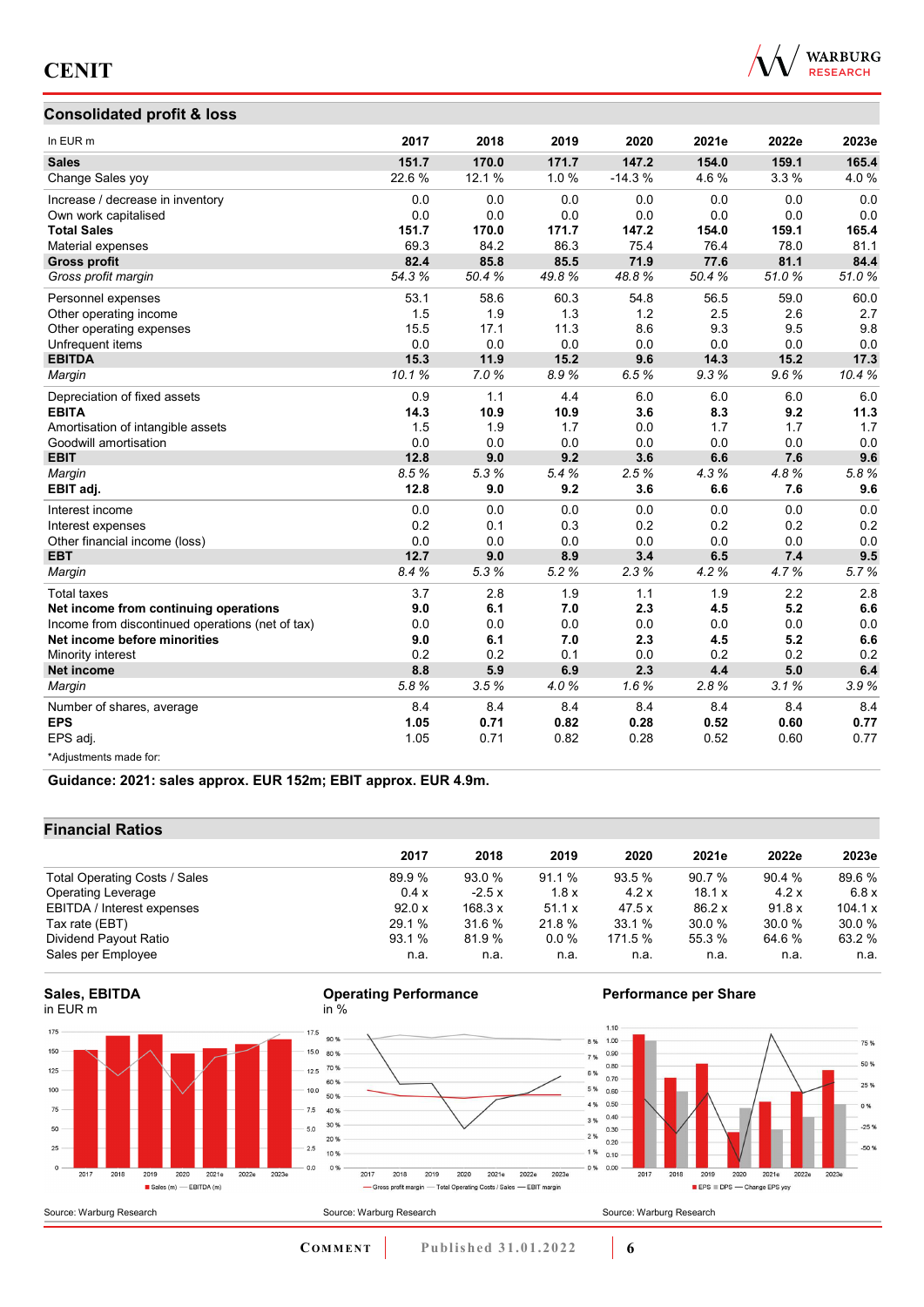## **Consolidated balance sheet**

| In EUR <sub>m</sub>                                     | 2017 | 2018 | 2019 | 2020 | 2021e | 2022e | 2023e |
|---------------------------------------------------------|------|------|------|------|-------|-------|-------|
| <b>Assets</b>                                           |      |      |      |      |       |       |       |
| Goodwill and other intangible assets                    | 14.8 | 13.5 | 12.2 | 11.1 | 11.4  | 11.7  | 12.1  |
| thereof other intangible assets                         | 2.0  | 1.6  | 1.3  | 0.1  | 0.5   | 0.8   | 1.1   |
| thereof Goodwill                                        | 6.6  | 6.6  | 6.6  | 6.6  | 6.6   | 6.6   | 6.6   |
| Property, plant and equipment                           | 2.7  | 2.7  | 16.5 | 13.7 | 10.9  | 8.1   | 5.3   |
| <b>Financial assets</b>                                 | 0.1  | 2.6  | 2.7  | 3.1  | 3.1   | 3.1   | 3.1   |
| Other long-term assets                                  | 0.0  | 0.0  | 0.0  | 0.0  | 0.0   | 0.0   | 0.0   |
| <b>Fixed assets</b>                                     | 17.6 | 18.7 | 31.4 | 27.9 | 25.4  | 22.9  | 20.5  |
| Inventories                                             | 0.1  | 0.0  | 0.3  | 0.0  | 0.1   | 0.1   | 0.1   |
| Accounts receivable                                     | 28.6 | 25.0 | 24.1 | 17.0 | 19.0  | 22.2  | 23.1  |
| Liquid assets                                           | 23.7 | 18.0 | 18.5 | 26.1 | 30.6  | 34.7  | 42.6  |
| Other short-term assets                                 | 17.3 | 17.3 | 15.1 | 12.4 | 12.4  | 12.4  | 12.4  |
| <b>Current assets</b>                                   | 69.7 | 60.3 | 58.0 | 55.5 | 62.2  | 69.4  | 78.2  |
| <b>Total Assets</b>                                     | 87.3 | 79.1 | 89.3 | 83.4 | 87.6  | 92.3  | 98.6  |
| Liabilities and shareholders' equity                    |      |      |      |      |       |       |       |
| Subscribed capital                                      | 8.4  | 8.4  | 8.4  | 8.4  | 8.4   | 8.4   | 8.4   |
| Capital reserve                                         | 1.1  | 1.1  | 1.1  | 1.1  | 1.1   | 1.1   | 1.1   |
| Retained earnings                                       | 13.7 | 14.1 | 14.2 | 14.2 | 14.6  | 17.1  | 20.2  |
| Other equity components                                 | 16.5 | 14.3 | 16.2 | 18.4 | 33.6  | 35.3  | 37.9  |
| Shareholders' equity                                    | 39.6 | 37.8 | 39.8 | 42.1 | 57.7  | 61.9  | 67.6  |
| Minority interest                                       | 1.2  | 1.3  | 1.1  | 0.7  | 0.7   | 0.7   | 0.7   |
| <b>Total equity</b>                                     | 40.9 | 39.1 | 40.9 | 42.7 | 58.3  | 62.5  | 68.2  |
| Provisions                                              | 0.7  | 0.9  | 1.9  | 2.8  | 2.8   | 2.8   | 2.8   |
| thereof provisions for pensions and similar obligations | 0.2  | 0.1  | 1.5  | 1.6  | 1.6   | 1.6   | 1.6   |
| Financial liabilities (total)                           | 0.0  | 0.0  | 0.0  | 0.0  | 0.0   | 0.0   | 0.0   |
| Short-term financial liabilities                        | 0.0  | 0.0  | 0.0  | 0.0  | 0.0   | 0.0   | 0.0   |
| Accounts payable                                        | 7.9  | 7.9  | 6.0  | 3.3  | 3.4   | 3.5   | 3.7   |
| Other liabilities                                       | 37.8 | 31.1 | 40.5 | 34.7 | 23.1  | 23.5  | 23.9  |
| <b>Liabilities</b>                                      | 46.4 | 40.0 | 48.4 | 40.7 | 29.3  | 29.8  | 30.4  |
| Total liabilities and shareholders' equity              | 87.3 | 79.1 | 89.3 | 83.4 | 87.6  | 92.3  | 98.6  |

### **Financial Ratios**

|                                         | 2017     | 2018     | 2019     | 2020     | 2021e    | 2022e    | 2023e    |
|-----------------------------------------|----------|----------|----------|----------|----------|----------|----------|
| <b>Efficiency of Capital Employment</b> |          |          |          |          |          |          |          |
| <b>Operating Assets Turnover</b>        | 7.5x     | 9.9x     | 5.2x     | 5.5x     | 6.0 x    | 6.1x     | 6.9x     |
| Capital Employed Turnover               | 8.7x     | 8.0 x    | 7.2x     | 8.1x     | 5.3x     | 5.4x     | 6.1x     |
| <b>ROA</b>                              | 50.0 %   | 31.8 %   | 21.9 %   | 8.3%     | 17.2 %   | 21.8%    | 31.4 %   |
| <b>Return on Capital</b>                |          |          |          |          |          |          |          |
| ROCE (NOPAT)                            | 74.2 %   | 32.0 %   | 31.9 %   | 11.5 %   | 19.6 %   | 18.0%    | 23.8%    |
| <b>ROE</b>                              | 22.2 %   | 15.4 %   | 17.7 %   | 5.7%     | 8.7%     | 8.4%     | 9.9%     |
| Adj. ROE                                | 22.2 %   | 15.4 %   | 17.7 %   | 5.7%     | 8.7%     | 8.4 %    | 9.9%     |
| <b>Balance sheet quality</b>            |          |          |          |          |          |          |          |
| Net Debt                                | $-23.5$  | $-17.9$  | $-17.0$  | $-24.5$  | $-29.1$  | $-33.1$  | $-41.0$  |
| Net Financial Debt                      | $-23.7$  | $-18.0$  | $-18.5$  | $-26.1$  | $-30.6$  | $-34.7$  | $-42.6$  |
| Net Gearing                             | $-57.5%$ | $-45.8%$ | $-41.5%$ | $-57.3%$ | $-49.8%$ | $-53.0%$ | $-60.1%$ |
| Net Fin. Debt / EBITDA                  | n.a.     | n.a.     | n.a.     | n.a.     | n.a.     | n.a.     | n.a.     |
| Book Value / Share                      | 4.7      | 4.5      | 4.8      | 5.0      | 6.9      | 7.4      | 8.1      |
| Book value per share ex intangibles     | 3.0      | 2.9      | 3.3      | 3.7      | 5.5      | 6.0      | 6.6      |



#### **Book Value per Share** in EUR



# WARBURG<br>RESEARCH

**COMMENT** Published 31.01.2022 7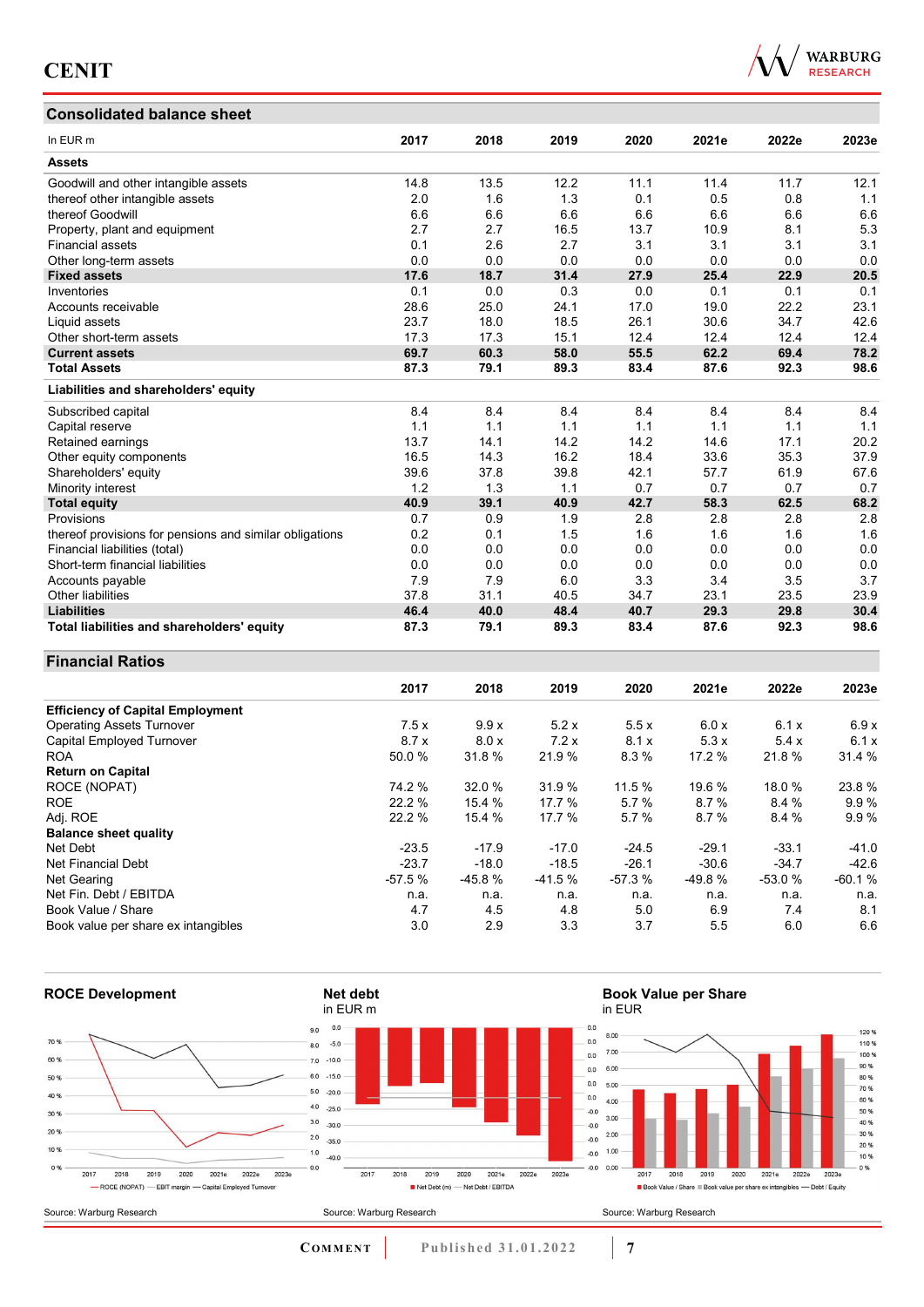## **Consolidated cash flow statement**



| In EUR m                                               | 2017    | 2018   | 2019   | 2020   | 2021e  | 2022e  | 2023e  |
|--------------------------------------------------------|---------|--------|--------|--------|--------|--------|--------|
| Net income                                             | 9.0     | 6.1    | 7.0    | 2.3    | 4.5    | 5.2    | 6.6    |
| Depreciation of fixed assets                           | 0.9     | 1.1    | 4.4    | 6.0    | 6.0    | 6.0    | 6.0    |
| Amortisation of goodwill                               | 0.0     | 0.0    | 0.0    | 0.0    | 0.0    | 0.0    | 0.0    |
| Amortisation of intangible assets                      | 1.5     | 1.9    | 1.7    | 0.0    | 1.7    | 1.7    | 1.7    |
| Increase/decrease in long-term provisions              | 0.0     | 0.0    | 0.7    | 0.0    | 0.0    | 0.0    | 0.0    |
| Other non-cash income and expenses                     | 0.6     | $-1.0$ | $-0.2$ | 0.9    | 0.0    | 0.0    | 0.0    |
| Cash Flow before NWC change                            | 12.0    | 8.1    | 13.5   | 9.1    | 12.2   | 12.8   | 14.3   |
| Increase / decrease in inventory                       | 0.4     | 0.1    | $-0.2$ | 0.2    | $-0.1$ | 0.0    | 0.0    |
| Increase / decrease in accounts receivable             | $-2.5$  | 4.5    | 3.0    | 9.0    | $-2.0$ | $-3.2$ | $-0.9$ |
| Increase / decrease in accounts payable                | $-6.0$  | $-3.1$ | $-4.6$ | $-6.0$ | 0.1    | 0.1    | 0.2    |
| Increase / decrease in other working capital positions | 0.0     | 0.0    | 0.0    | 0.0    | 0.0    | 0.0    | 0.0    |
| Increase / decrease in working capital (total)         | $-8.1$  | 1.5    | $-1.9$ | 3.2    | $-1.9$ | $-3.1$ | $-0.7$ |
| Net cash provided by operating activities [1]          | 3.9     | 9.6    | 11.7   | 12.3   | 10.3   | 9.7    | 13.6   |
| Investments in intangible assets                       | $-1.6$  | $-1.6$ | $-2.5$ | $-0.8$ | $-2.0$ | $-2.0$ | $-2.0$ |
| Investments in property, plant and equipment           | 0.0     | 0.0    | 0.0    | 0.0    | 0.0    | 0.0    | 0.0    |
| Payments for acquisitions                              | $-6.2$  | $-0.2$ | $-0.1$ | $-0.1$ | 0.0    | 0.0    | 0.0    |
| <b>Financial investments</b>                           | 0.0     | 2.0    | 0.1    | 0.0    | 0.0    | 0.0    | 0.0    |
| Income from asset disposals                            | 0.0     | 0.0    | 0.0    | 0.0    | 0.0    | 0.0    | 0.0    |
| Net cash provided by investing activities [2]          | $-7.7$  | $-3.8$ | $-2.8$ | $-0.9$ | $-2.0$ | $-2.0$ | $-2.0$ |
| Change in financial liabilities                        | 0.0     | 0.0    | 0.0    | 0.0    | 0.0    | 0.0    | 0.0    |
| Dividends paid                                         | $-8.4$  | $-8.4$ | $-5.0$ | 0.0    | $-3.9$ | $-2.5$ | $-3.3$ |
| Purchase of own shares                                 | 0.0     | 0.0    | 0.0    | 0.0    | 0.0    | 0.0    | 0.0    |
| Capital measures                                       | 0.0     | 0.0    | 0.0    | 0.0    | 0.0    | 0.0    | 0.0    |
| Other                                                  | $-0.1$  | $-0.1$ | $-3.6$ | $-3.7$ | $-6.5$ | $-6.5$ | $-6.5$ |
| Net cash provided by financing activities [3]          | $-8.5$  | $-8.5$ | $-8.6$ | $-3.7$ | $-3.7$ | $-3.7$ | $-3.7$ |
| Change in liquid funds [1]+[2]+[3]                     | $-12.3$ | $-2.7$ | 0.3    | 7.7    | 4.6    | 4.0    | 7.9    |
| Effects of exchange-rate changes on cash               | $-0.7$  | 0.2    | 0.1    | $-0.1$ | 0.0    | 0.0    | 0.0    |
| Cash and cash equivalent at end of period              | 20.5    | 21.2   | 18.5   | 26.1   | 30.6   | 34.7   | 42.6   |

## **Financial Ratios**

| T THANGH INANO                       |         |          |         |          |          |         |         |
|--------------------------------------|---------|----------|---------|----------|----------|---------|---------|
|                                      | 2017    | 2018     | 2019    | 2020     | 2021e    | 2022e   | 2023e   |
| <b>Cash Flow</b>                     |         |          |         |          |          |         |         |
| <b>FCF</b>                           | 2.4     | 8.0      | 5.8     | 8.0      | 4.8      | 4.2     | 8.1     |
| Free Cash Flow / Sales               | 1.6%    | 4.7%     | 3.4%    | 5.4 %    | 3.1%     | 2.7%    | 4.9%    |
| Free Cash Flow Potential             | 10.2    | 7.7      | 11.0    | 7.7      | 10.6     | 11.2    | 12.6    |
| Free Cash Flow / Net Profit          | 26.8%   | 134.3 %  | 84.6 %  | 343.5 %  | 109.9 %  | 84.9%   | 125.6 % |
| Interest Received / Avg. Cash        | 0.0%    | 0.0%     | $0.0\%$ | 0.0%     | $0.0 \%$ | $0.0\%$ | $0.0\%$ |
| Interest Paid / Avg. Debt            | n.a.    | n.a.     | n.a.    | n.a.     | n.a.     | n.a.    | n.a.    |
| <b>Management of Funds</b>           |         |          |         |          |          |         |         |
| Investment ratio                     | 1.0%    | 1.0%     | 1.5%    | 0.5%     | $1.3\%$  | 1.3%    | $1.2\%$ |
| Maint. Capex / Sales                 | 0.9%    | 0.9%     | $1.3\%$ | 0.5%     | $1.2\%$  | $1.1\%$ | 1.1%    |
| Capex / Dep                          | 63.9%   | 55.7 %   | 41.5 %  | 13.4 %   | 26.1 %   | 26.1 %  | 26.1%   |
| Avg. Working Capital / Sales         | 11.2 %  | 9.5%     | 9.1%    | 10.0 %   | 9.1%     | 10.3%   | 11.1 %  |
| Trade Debtors / Trade Creditors      | 360.4 % | 315.4 %  | 404.5 % | 520.8 %  | 558.8 %  | 634.3 % | 624.3%  |
| <b>Inventory Turnover</b>            | 796.8 x | 2807.9 x | 334.3 x | 6281.6 x | 878.0 x  | 896.0 x | 931.8 x |
| Receivables collection period (days) | 69      | 54       | 51      | 42       | 45       | 51      | 51      |
| Payables payment period (days)       | 42      | 34       | 25      | 16       | 16       | 16      | 17      |
| Cash conversion cycle (Days)         | 11      | 9        | 19      | 23       | 25       | 31      | 31      |





**Free Cash Flow Generation**

**COMMENT** Published 31.01.2022 **8** 

**Working Capital**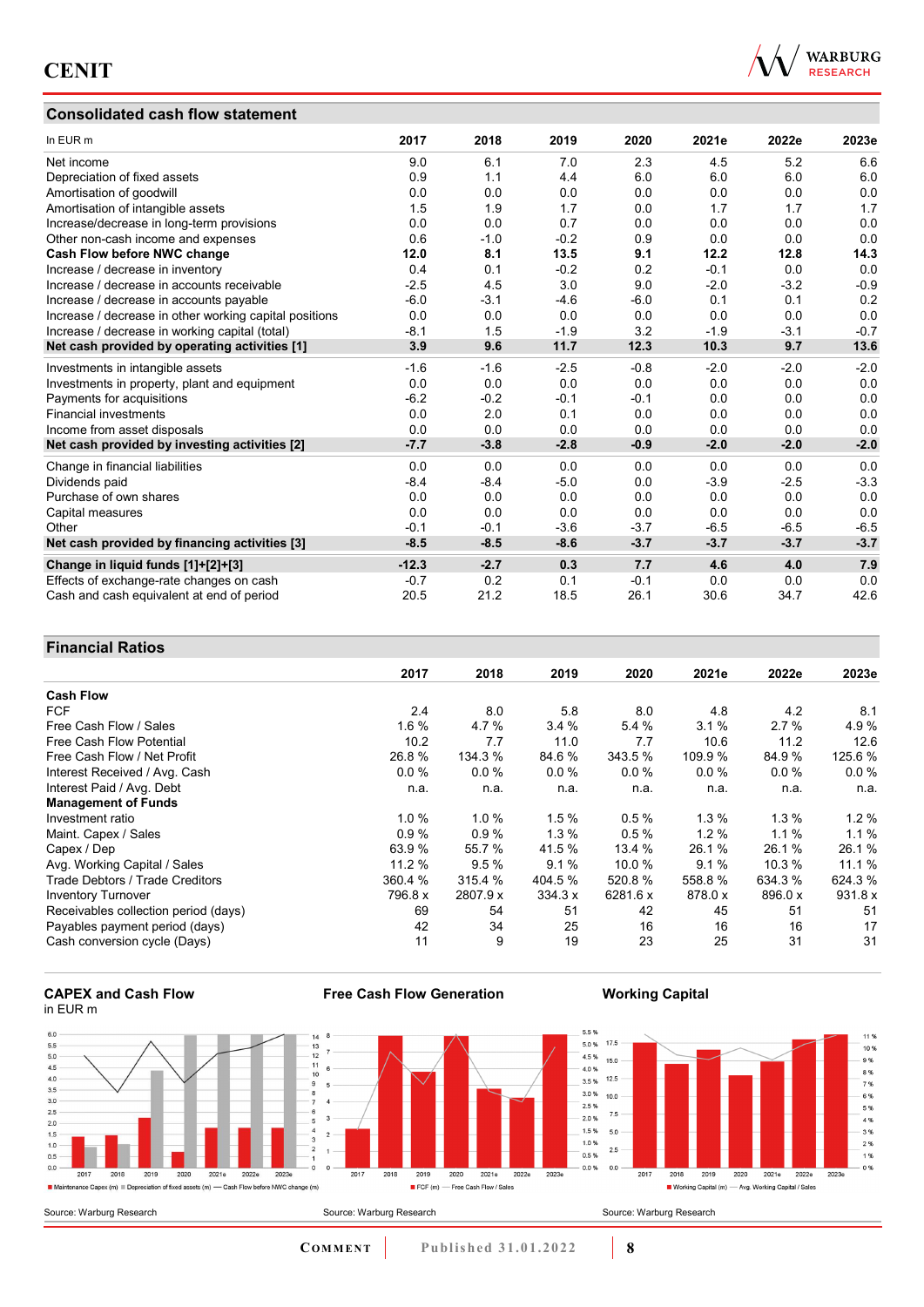

## **LEGAL DISCLAIMER**

This research report ("investment recommendation") was prepared by the Warburg Research GmbH, a fully owned subsidiary of the M.M.Warburg & CO (AG & Co.) KGaA and is passed on by the M.M.Warburg & CO (AG & Co.) KGaA. It is intended solely for the recipient and may not be passed on to another company without their prior consent, regardless of whether the company is part of the same corporation or not. It contains selected information and does not purport to be complete. The investment recommendation is based on publicly available information and data ("information") believed to be accurate and complete. Warburg Research GmbH neither examines the information for accuracy and completeness, nor guarantees its accuracy and completeness. Possible errors or incompleteness of the information do not constitute grounds for liability of M.M.Warburg & CO (AG & Co.) KGaA or Warburg Research GmbH for damages of any kind whatsoever, and M.M.Warburg & CO (AG & Co.) KGaA and Warburg Research GmbH are not liable for indirect and/or direct and/or consequential damages. In particular, neither M.M.Warburg & CO (AG & Co.) KGaA nor Warburg Research GmbH are liable for the statements, plans or other details contained in these investment recommendations concerning the examined companies, their affiliated companies, strategies, economic situations, market and competitive situations, regulatory environment, etc. Although due care has been taken in compiling this investment recommendation, it cannot be excluded that it is incomplete or contains errors. M.M.Warburg & CO (AG & Co.) KGaA and Warburg Research GmbH, their shareholders and employees are not liable for the accuracy and completeness of the statements, estimations and the conclusions derived from the information contained in this investment recommendation. Provided a investment recommendation is being transmitted in connection with an existing contractual relationship, i.e. financial advisory or similar services, the liability of M.M.Warburg & CO (AG & Co.) KGaA and Warburg Research GmbH shall be restricted to gross negligence and wilful misconduct. In case of failure in essential tasks, M.M.Warburg & CO (AG & Co.) KGaA and Warburg Research GmbH are liable for normal negligence. In any case, the liability of M.M.Warburg & CO (AG & Co.) KGaA and Warburg Research GmbH is limited to typical, expectable damages. This investment recommendation does not constitute an offer or a solicitation of an offer for the purchase or sale of any security. Partners, directors or employees of M.M.Warburg & CO (AG & Co.) KGaA, Warburg Research GmbH or affiliated companies may serve in a position of responsibility, i.e. on the board of directors of companies mentioned in the report. Opinions expressed in this investment recommendation are subject to change without notice. All rights reserved.

### **COPYRIGHT NOTICE**

This work including all its parts is protected by copyright. Any use beyond the limits provided by copyright law without permission is prohibited and punishable. This applies, in particular, to reproductions, translations, microfilming, and storage and processing on electronic media of the entire content or parts thereof.

#### **DISCLOSURE ACCORDING TO §85 OF THE GERMAN SECURITIES TRADING ACT (WPHG), MAR AND MIFID II INCL. COMMISSION DELEGATED REGULATION (EU) 2016/958 AND (EU) 2017/565**

The valuation underlying the investment recommendation for the company analysed here is based on generally accepted and widely used methods of fundamental analysis, such as e.g. DCF Model, Free Cash Flow Value Potential, NAV, Peer Group Comparison or Sum of the Parts Model (see also [http://www.mmwarburg.de/disclaimer/disclaimer.htm#Valuation\)](http://www.mmwarburg.de/disclaimer/disclaimer.htm#Valuation). The result of this fundamental valuation is modified to take into consideration the analyst's assessment as regards the expected development of investor sentiment and its impact on the share price.

Independent of the applied valuation methods, there is the risk that the price target will not be met, for instance because of unforeseen changes in demand for the company's products, changes in management, technology, economic development, interest rate development, operating and/or material costs, competitive pressure, supervisory law, exchange rate, tax rate etc. For investments in foreign markets and instruments there are further risks, generally based on exchange rate changes or changes in political and social conditions.

This commentary reflects the opinion of the relevant author at the point in time of its compilation. A change in the fundamental factors underlying the valuation can mean that the valuation is subsequently no longer accurate. Whether, or in what time frame, an update of this commentary follows is not determined in advance.

Additional internal and organisational arrangements to prevent or to deal with conflicts of interest have been implemented. Among these are the spatial separation of Warburg Research GmbH from M.M.Warburg & CO (AG & Co.) KGaA and the creation of areas of confidentiality. This prevents the exchange of information, which could form the basis of conflicts of interest for Warburg Research GmbH in terms of the analysed issuers or their financial instruments.

The analysts of Warburg Research GmbH do not receive a gratuity – directly or indirectly – from the investment banking activities of M.M.Warburg & CO (AG & Co.) KGaA or of any company within the Warburg-Group.

All prices of financial instruments given in this investment recommendation are the closing prices on the last stock-market trading day before the publication date stated, unless another point in time is explicitly stated.

M.M.Warburg & CO (AG & Co.) KGaA and Warburg Research GmbH are subject to the supervision of the Federal Financial Supervisory Authority, BaFin. M.M.Warburg & CO (AG & Co.) KGaA is additionally subject to the supervision of the European Central Bank (ECB).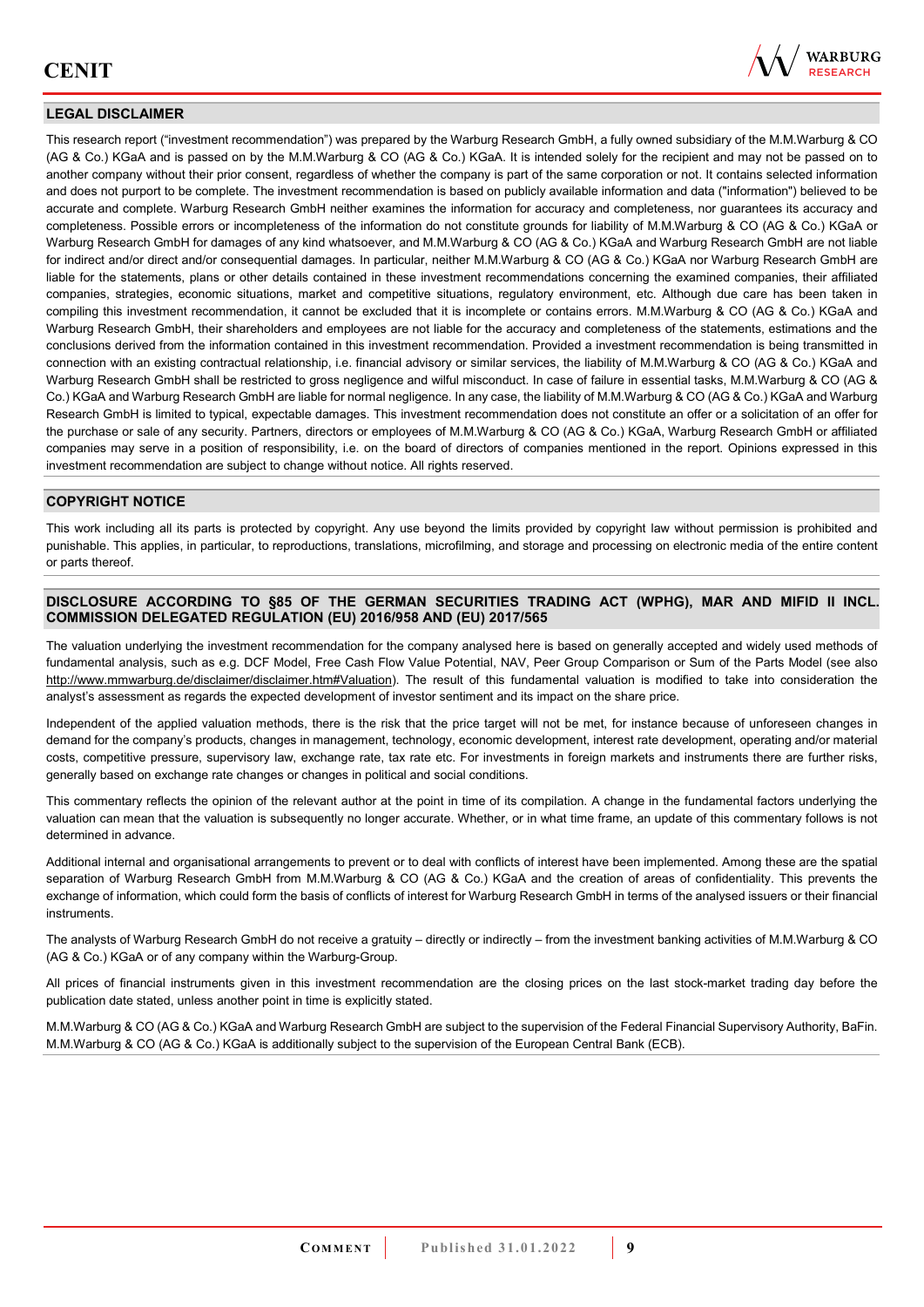

#### **SOURCES**

All **data and consensus estimates** have been obtained from FactSet except where stated otherwise.

The **Warburg ESG Risk Score** is based on information © 2020 MSCI ESG Research LLC. Reproduced by permission. Although Warburg Research's information providers, including without limitation, MSCI ESG Research LLC and its affiliates (the "ESG Parties"), obtain information (the "Information") from sources they consider reliable, none of the ESG Parties warrants or guarantees the originality, accuracy and/or completeness, of any data herein and expressly disclaim all express or implied warranties, including those of merchantability and fitness for a particular purpose. The Information may only be used for your internal use, may not be reproduced or redisseminated in any form and may not be used as a basis for, or a component, of any financial instruments or products indices. Further, none of the Information can in and of itself be used to determine which securities to buy or sell or when to buy or sell them. None of the ESG Parties shall have any liability for any errors or omissions in connection with any data herein, or any liability for any direct, indirect, special, punitive, consequential or any other damage (including lost profits) even if notified of the possibility.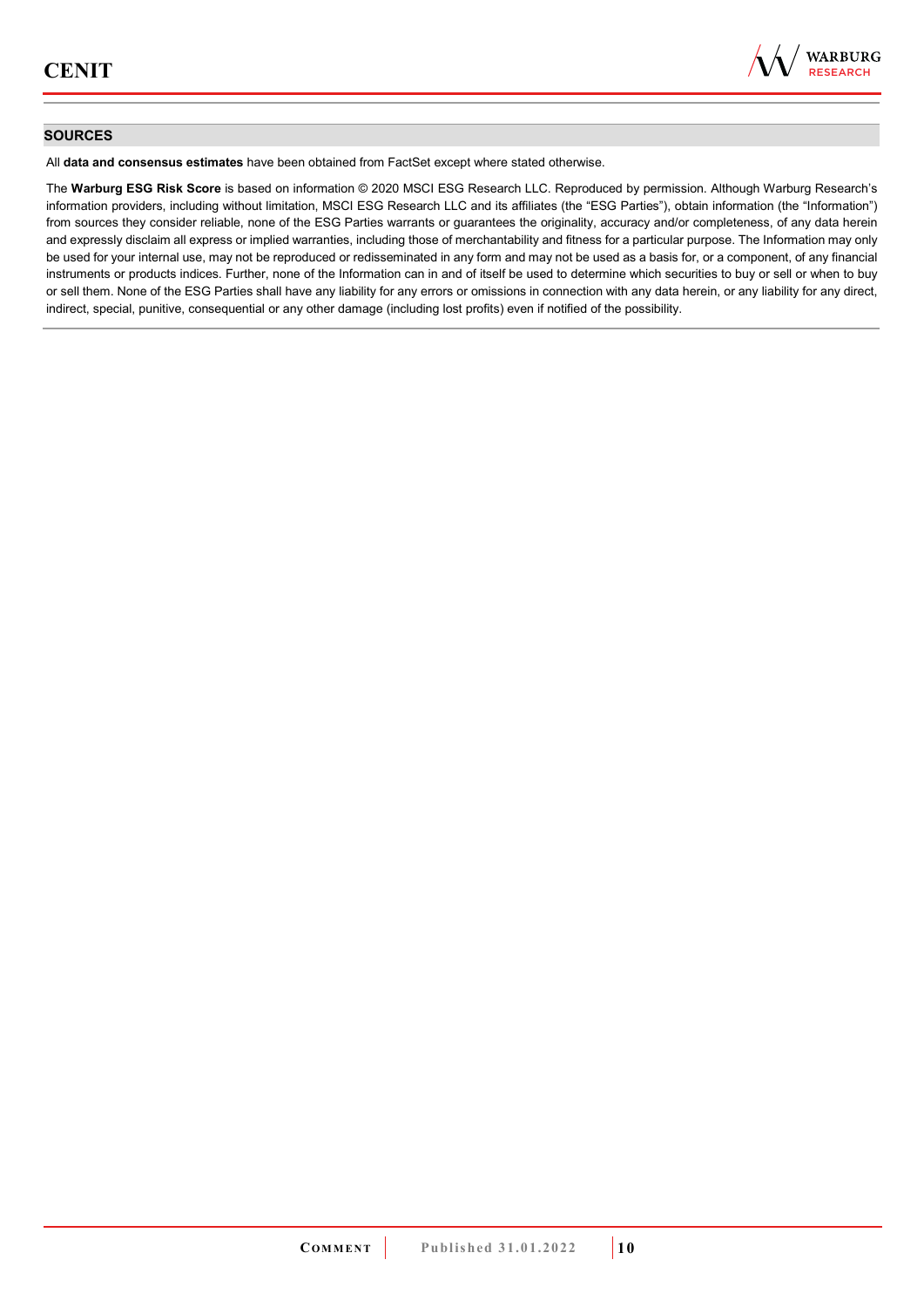**-4-** 



#### **Additional information for clients in the United States**

1. This research report (the "Report") is a product of Warburg Research GmbH, Germany, a fully owned subsidiary of M.M.Warburg & CO (AG & Co.) KGaA, Germany (in the following collectively "Warburg"). Warburg is the employer of the research analyst(s), who have prepared the Report. The research analyst(s) reside outside the United States and are not associated persons of any U.S. regulated broker-dealer and therefore are not subject to the supervision of any U.S. regulated broker-dealer.

2. The Report is provided in the United States for distribution solely to "major U.S. institutional investors" under Rule 15a-6 of the U.S. Securities Exchange Act of 1934 by CIC.

3. CIC (Crédit Industriel et Commercial) and M.M. Warburg & CO have concluded a Research Distribution Agreement that gives CIC Market Solutions exclusive distribution in France, the US and Canada of the Warburg Research GmbH research product.

4. The research reports are distributed in the United States of America by CIC ("CIC") pursuant to a SEC Rule 15a-6 agreement with CIC Market Solutions Inc ("CICI"), a U.S. registered broker-dealer and a related company of CIC, and are distributed solely to persons who qualify as "Major U.S. Institutional Investors" as defined in SEC Rule 15a-6 under the Securities Exchange Act of 1934.

5. Any person who is not a Major U.S. Institutional Investor must not rely on this communication. The delivery of this research report to any person in the United States of America is not a recommendation to effect any transactions in the securities discussed herein, or an endorsement of any opinion expressed herein.

#### **Reference in accordance with section 85 of the German Securities Trading Act (WpHG) and Art. 20 MAR regarding possible conflicts of interest with companies analysed:**

- **-1-** Warburg Research, or an affiliated company, or an employee of one of these companies responsible for the compilation of the research, hold a **share of more than 5%** of the equity capital of the analysed company.
- **-2-** Warburg Research, or an affiliated company, within the last twelve months participated in the **management of a consortium** for an issue in the course of a public offering of such financial instruments, which are, or the issuer of which is, the subject of the investment recommendation.
- **-3-** Companies affiliated with Warburg Research **manage financial instruments**, which are, or the issuers of which are, subject of the investment recommendation, in a market based on the provision of buy or sell contracts.

MMWB, Warburg Research, or an affiliated company, reached an agreement with the issuer to provide **investment banking and/or investment services** and the relevant agreement was in force in the last 12 months or there arose for this period, based on the relevant agreement, the obligation to provide or to receive a service or compensation - provided that this disclosure does not result in the disclosure of

- confidential business information.
- **-5-** The company compiling the analysis or an affiliated company had reached an **agreement on the compilation of the investment recommendation** with the analysed company.
- **-6a-** Warburg Research, or an affiliated company, holds a **net long position of more than 0.5%** of the total issued share capital of the analysed company.
- **-6b-** Warburg Research, or an affiliated company, holds a **net short position of more than 0.5%** of the total issued share capital of the analysed company.
- **-6c-** The issuer holds shares of more than 5% of the total issued capital of Warburg Research or an affiliated company.
- **-7-** The company preparing the analysis as well as its affiliated companies and employees have **other important interests** in relation to the analysed company, such as, for example, the exercising of mandates at analysed companies.

| Company      | Disclosure Link to the historical price targets and rating changes (last 12 months) |
|--------------|-------------------------------------------------------------------------------------|
| <b>CENIT</b> | http://www.mmwarburg.com/disclaimer/disclaimer_en/DE0005407100.htm                  |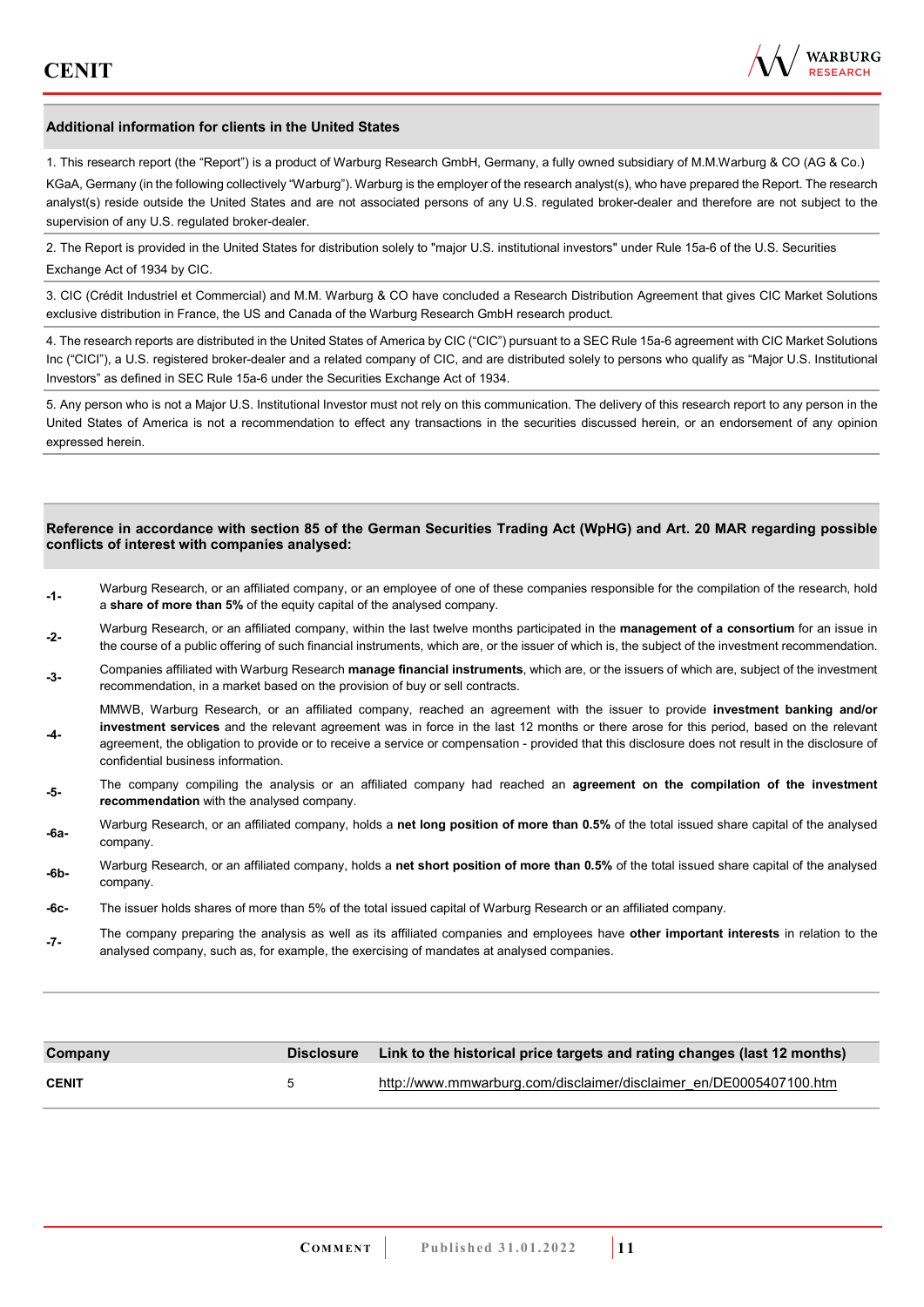

## **INVESTMENT RECOMMENDATION**

Investment recommendation: expected direction of the share price development of the financial instrument up to the given price target in the opinion of the analyst who covers this financial instrument.

| -B-                                 | Buv:                     | The price of the analysed financial instrument is expected to rise over the next 12 months.               |
|-------------------------------------|--------------------------|-----------------------------------------------------------------------------------------------------------|
| -H-                                 | Hold:                    | The price of the analysed financial instrument is expected to remain mostly flat over the next 12 months. |
| -S-                                 | Sell:                    | The price of the analysed financial instrument is expected to fall over the next 12 months.               |
| $^{\prime\prime}$ $^{\prime\prime}$ | <b>Rating suspended:</b> | The available information currently does not permit an evaluation of the company.                         |

### **WARBURG RESEARCH GMBH – ANALYSED RESEARCH UNIVERSE BY RATING**

| Rating           | <b>Number of stocks</b> | % of Universe |
|------------------|-------------------------|---------------|
| Buy              | 159                     | 74            |
| Hold             | 49                      | 23            |
| Sell             | 3                       | 1             |
| Rating suspended | 3                       | 1             |
| Total            | 214                     | 100           |

#### **WARBURG RESEARCH GMBH – ANALYSED RESEARCH UNIVERSE BY RATING …**

**… taking into account only those companies which were provided with major investment services in the last twelve months.** 

| Rating           | <b>Number of stocks</b> | % of Universe |
|------------------|-------------------------|---------------|
| Buy              | 52                      | 85            |
| Hold             |                         | 11            |
| Sell             | 0                       | $\mathbf 0$   |
| Rating suspended | 2                       | 3             |
| <b>Total</b>     | 61                      | 100           |

## **PRICE AND RATING HISTORY CENIT AS OF 31.01.2022**



Markings in the chart show rating changes by Warburg Research GmbH in the last 12 months. Every marking details the date and closing price on the day of the rating change.